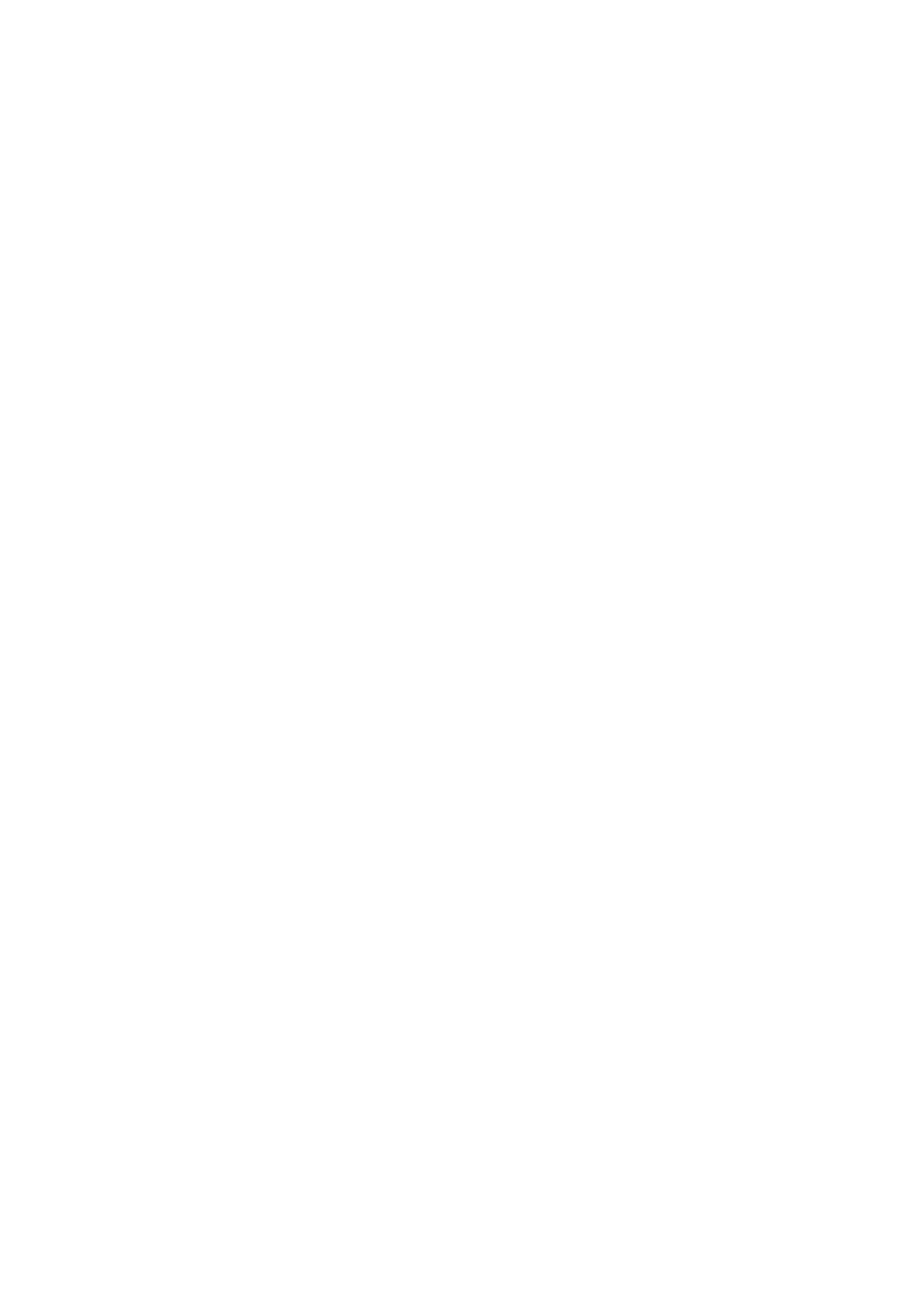Sandra Jerkovic **Bryony Stocking**<br>
Senior Consultant 
Bryony Stocking<br>
Senior Environm

SIOGALINAVIA Approved by: .......................

 Andrew Sierakowski Team Leader

Technology Park NTS

| Rev No | Comments                   | ⊧ Checked b∨ ' | Approved | Date       |
|--------|----------------------------|----------------|----------|------------|
|        |                            |                | b٧       |            |
|        |                            |                |          |            |
|        | Review first draft of NTS  | BS             | AS       |            |
|        | Review second draft of NTS | BS             | AS       | 05/12/2012 |

3rd Floor, Portwall Place, Portwall Lane, Bristol, BS1 6NB Telephone: 0117 901 7000 Website: http://www.aecom.com

Job No Reference Date Created December 2012

This document has been prepared by AECOM Limited for the sole use of our client (the "Client") and in accordance with generally accepted consultancy principles, the budget for fees and the terms of reference agreed between AECOM Limited and the Client. Any information provided by third parties and referred to herein has not been checked or verified by AECOM Limited, unless otherwise expressly stated in the document. No third party may rely upon this document without the prior and express written agreement of AECOM Limited.

p:\ukbri2-ie\!environmental\environmental services - cornwall council eia bid-carclaze\8 reports\f eia\es\nts\nts technology park\_draft\_final.doc

Senior Environmental Consultant

Prepared by: .......................... Checked by: ...........................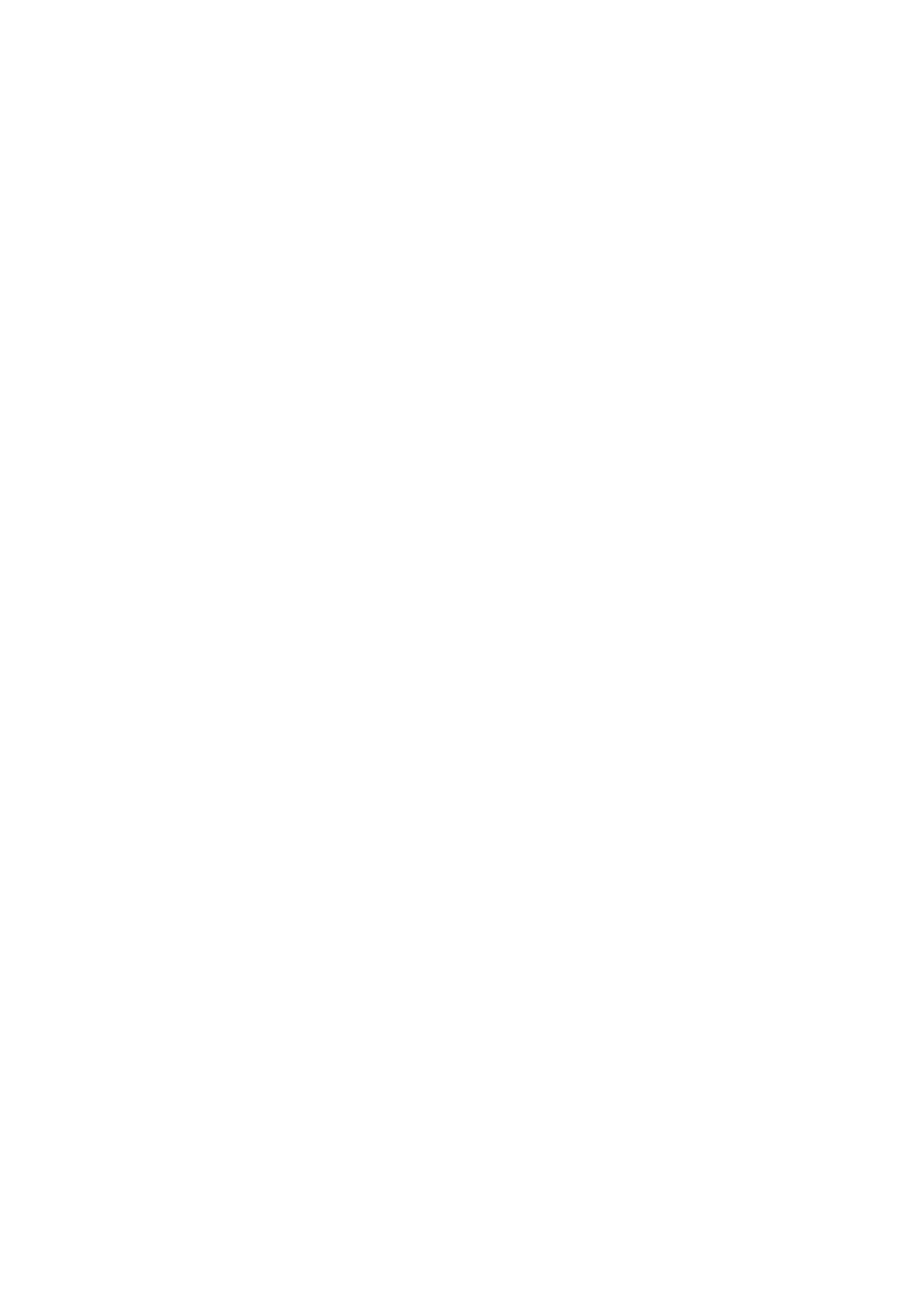# **Table of Contents**

| $\overline{2}$ |  |
|----------------|--|
| $\mathbf{3}$   |  |
| $\overline{4}$ |  |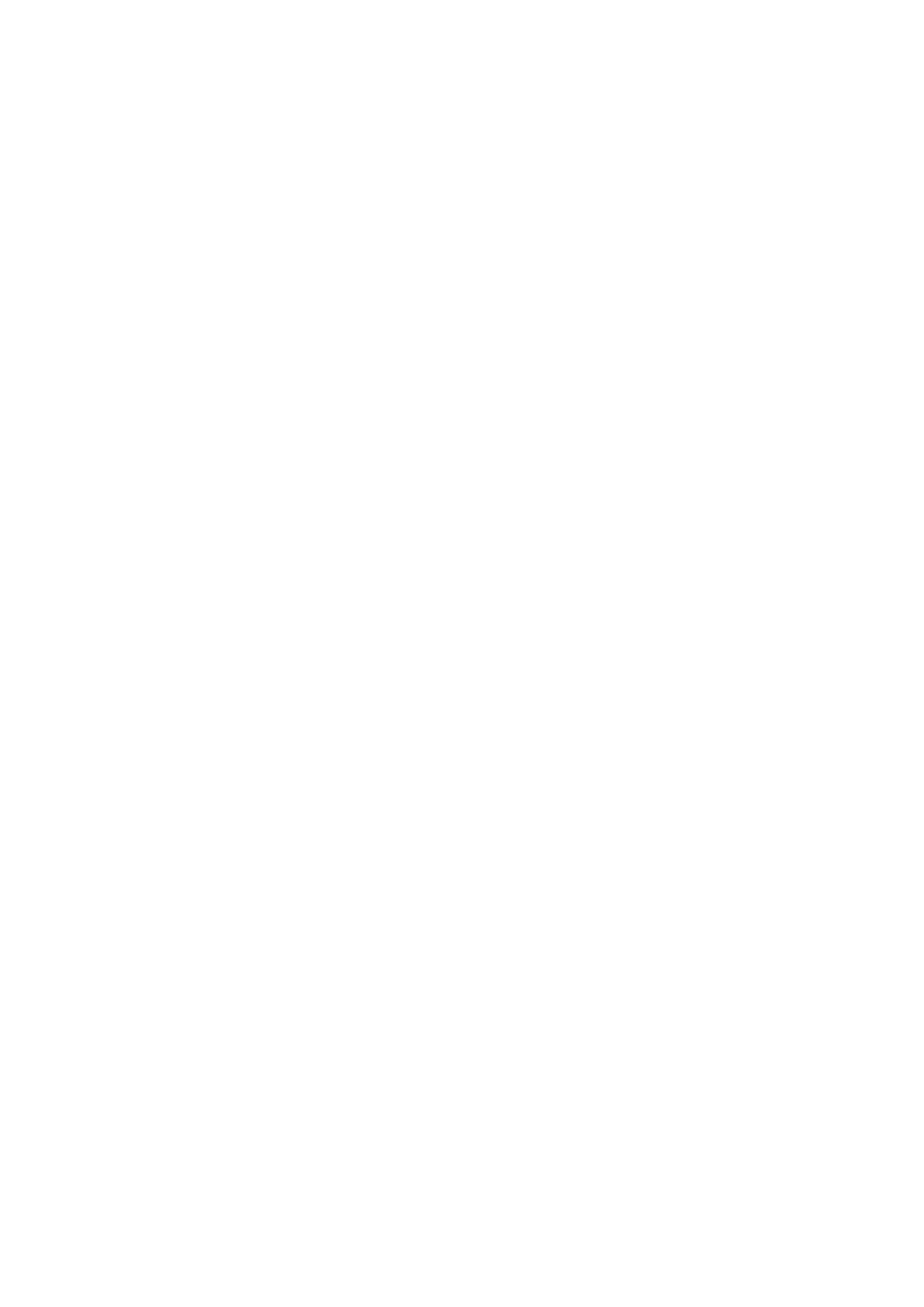## 1 Introduction

#### **1.1 Introduction.**

- 1.1.1 Cornwall Council is seeking planning permission to build the Technology Park on approximately 2.80 ha of employment land, located one mile north of St Austell.
- 1.1.2 The aim of the Technology Park is to create a business cluster near to St Austell that will attract new companies linked to environmental technology manufacturing and the renewable energy industry.
- 1.1.3 A planning application has been submitted to Cornwall Council together with an Environmental Statement (ES) in accordance with the Town and Country Planning (Environmental Impact Assessment) Regulations 2011. Cornwall Council has commissioned an Environmental Impact Assessment (EIA) to be undertaken; the results of the EIA are reported in the ES.
- 1.1.4 This document is the Non Technical Summary (NTS) of the Technology Park ES. The ES comprises:
	- Volume I Environmental Statement
	- Volume II Figures
	- Volume III Appendices
	- Volume IV –Non Technical Summary
- 1.1.5 The Carluddon A391 Road Improvement is located adjacent to the proposed Development. The A391 Road Improvement will be submitted as a separate planning application. Details of the proposed A391 Road Improvement are provided in a separate Non Technical Summary.
- 1.1.6 The submitted planning application, including ES, can be viewed online at www.cornwall.gov.uk/carluddon.
- 1.1.7 Electronic copies of the ES can be made available at a fee of £10 per CD. Hard copies can also made available for a fee of £150, to order a copy please contact Bryony Stocking using the following details:

c/o AECOM Portwall Place Portwall Lane Bristol BS1 6NB

Tel: 0117 901 7000

1.1.8 The ES can also be viewed in person at the following location:

Cornwall Council St Austell One Stop Shop 39 Penwinnick Road St Austell PL25 5DR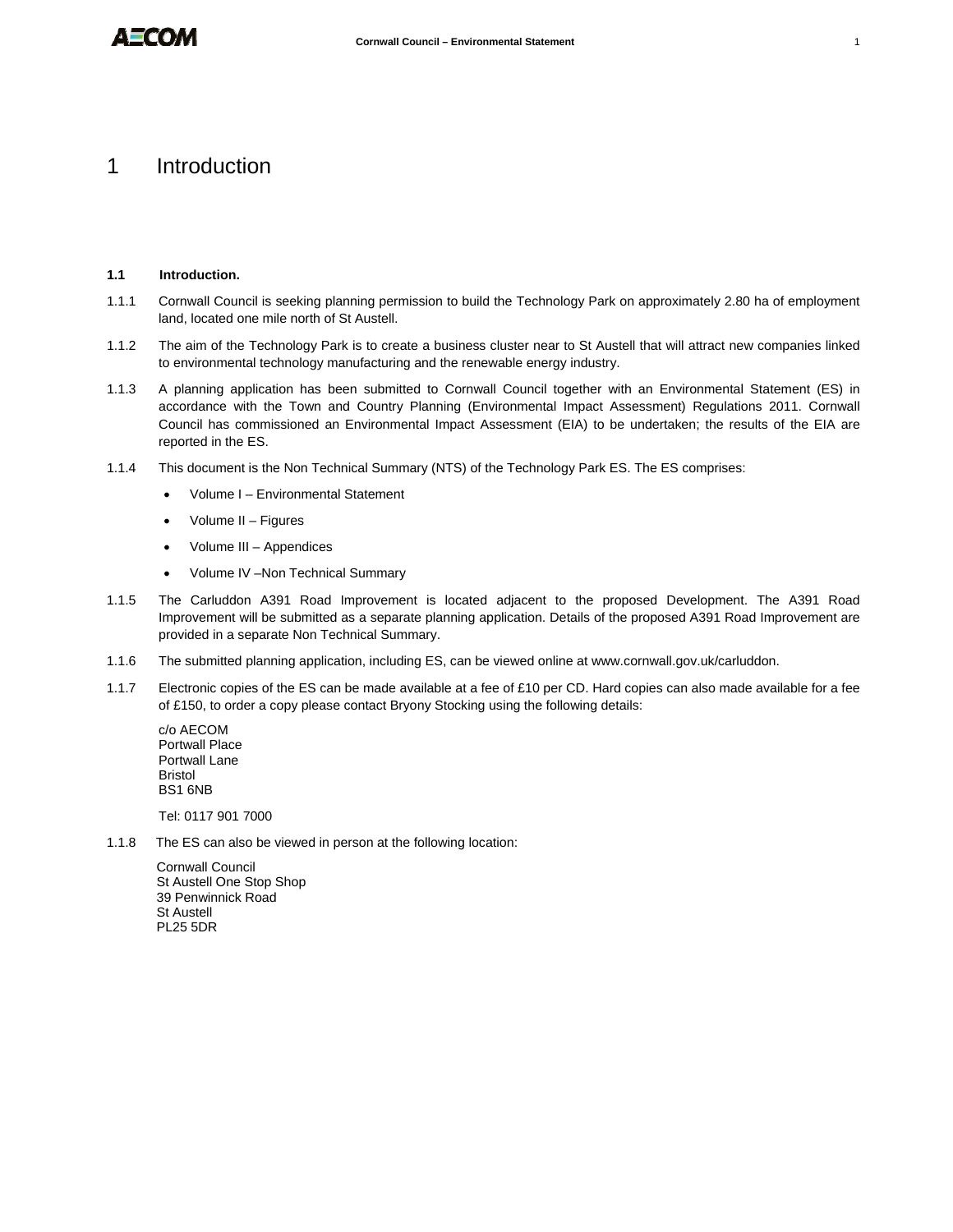## 2 Description of proposed Development

#### **2.1 Site Context**

- 2.1.1 The proposed Technology Park will cover a site of approximately 2.80h. The site is located south of Penwithick, east of Carluddon and north of the town of St Austell. The Development site is located on a non-operational china clay mining area of West Carclaze and Baal and a small parcel of agricultural land.
- 2.1.2 A hybrid planning application for a 2.80ha Technology Park has been submitted to Cornwall Council. The application includes:

Phase 1: Detailed permission for circa. 2300m<sup>2</sup> gross internal floorspace employment building for B1 (business) and B2 (general industrial) purposes with associated access, parking and landscaping.

Phase 2: Outline permission for remainder of Technology Park consisting of up to 6000m<sup>2</sup> of gross external floorspace for B1 (business), B2 (general industrial) and B8 (storage and distribution) purposes with associated access, parking and landscaping including full detail of development platforms and site servicing with associated landscaping.

2.1.3 The Technology Park is located adjacent to the proposed Carluddon A391 Road Improvement.

#### **2.2 Development Description**

#### *Phase 1 Development (Detailed Planning Application)*

- 2.2.1 The total development area of Phase 1 is approximately 3,396m<sup>2</sup> with a building footprint of 1477m<sup>2</sup>. The building will be no more than three storeys high (approximately 13.5m tall at its highest point) and will include car parking for up to 89 cars.
- 2.2.2 The Phase 1 Development will be for a single building which is called the ESAM (an Employment Space for Advanced Manufacturing), which focuses on low carbon and sustainable technology activities. The office will be a mix of the following business classes: office development; research and development, studio's laboratories and high technology and light industry.
- 2.2.3 Access to the Technology Park will either be from the existing A391, or via the proposed Carluddon A391 Road Improvement if approved by Cornwall Council, with an internal access road for vehicles running from north to south of the site.
- 2.2.4 Access to the site for pedestrians and cyclists is proposed from the north and west of the Green bridge (proposed as part of the A391 Road Improvement planning application).
- 2.2.5 The north and east sides of the Technology Park will be landscaped to better fit within the surrounding environment. To the west the Carluddon A391 Road Improvement will provide largely willow woodland species (including native species). However, if the Road improvement does not go ahead, the Technology Park will provide for the northern section of this landscaping. A biomass plant will be installed to generate the heat for the ESAM building. Details of the scale, generating output and fuel type of the biomass station will be provided in the future via a planning condition.

#### *Phase 2 Development (Outline Planning Application)*

- 2.2.6 Phase 2 is proposed as a future development; as such less is known about its final design and make up. In order to complete an assessment of the likely impacts associated with Phase 2, parameters have been set on location, size, design and appearance. The description of this Development listed below represents a maximum scenario, a 'worst case' in terms of visual impact. This provides Cornwall Council with maximum boundaries to consider in their decision to provide "outline consent". This means that the local authority can approve the development in principle, but detailed information must still be provided in the future.
- 2.2.7 It is important to stress however that within the Phase 2, full permission is sought under this application for unlocking infrastructure such as access roads and footpaths and initial site levelling to provide for development platforms. This will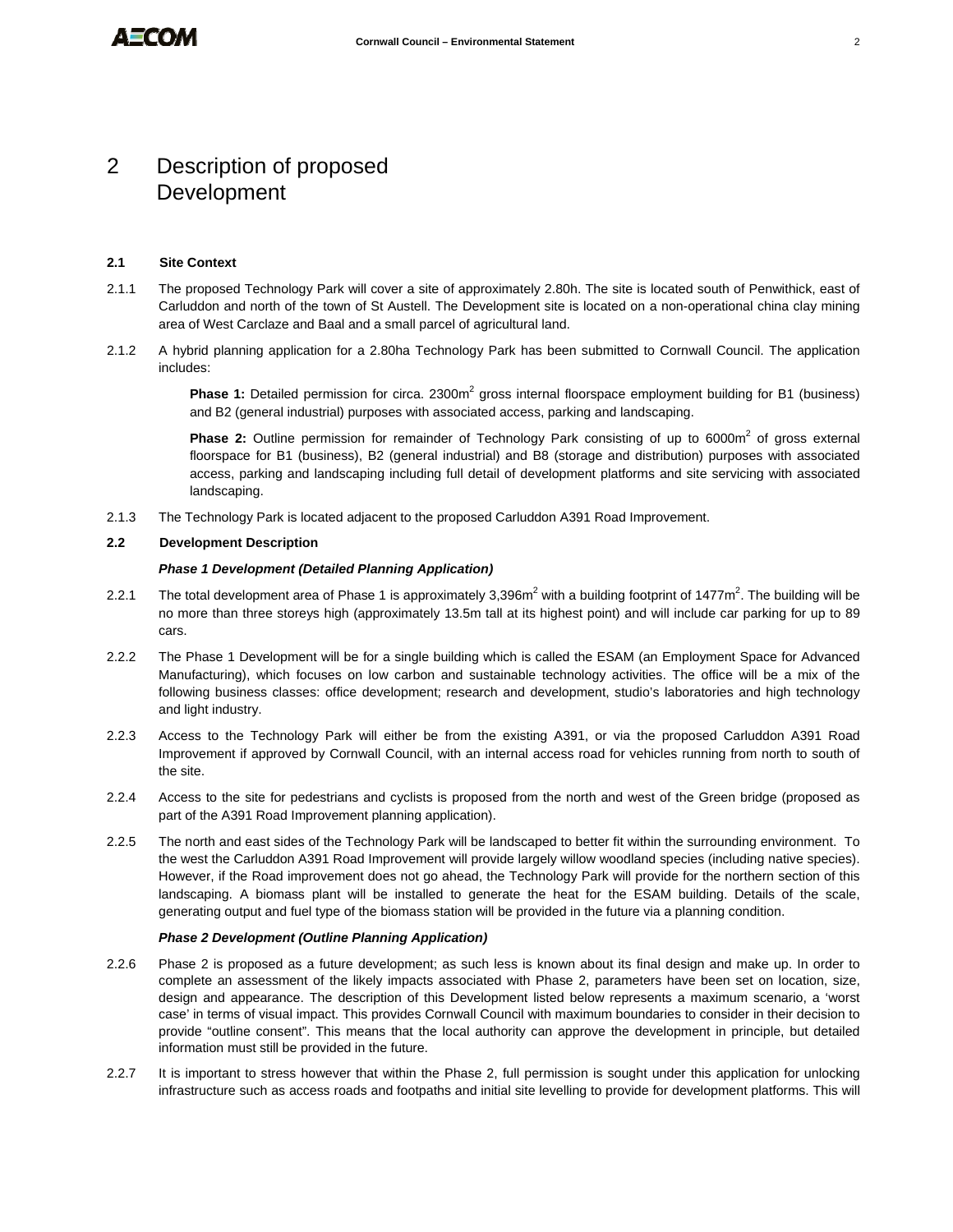

enable future delivery of this phase to become more viable to the market by removing the costs associated with upfront site preparation.

- 2.2.8 The Phase 2 Development is made up Development Zones B and C.
	- Development Zone B: Total development area of up to approximately1940m<sup>2</sup>, with a maximum building footprint of up to approximately 970 m<sup>2</sup>; and a maximum height of 3 stories (approximately 15m at its tallest point);
	- Development Zone C: Total development area of up to approximately 4373m<sup>2</sup>; with a building footprint of up to approximately 2187m<sup>2</sup>; and a maximum height of 3 storeys (approximately 15m at its tallest point).
- 2.2.9 Vehicle access to the Phase 2 Development will be via a road connection from the Phase 1 car park and a junction to the north west of the site. A 3m wide disabled compliant, pedestrian and cycle path is located to the east of the Phase 2 development area, following a tree lined avenue. An additional disabled compliant pedestrian path and a single nondisabled compliant pedestrian path is located within a green corridor, linking the proposed A391 Road Improvement "green bridge" to the south of the Phase 2 development area.
- 2.2.10 A detailed description of Phase 1 and 2 of the proposed Development is provided in Chapter 4 of the ES which considers the Proposed Development and Alternatives.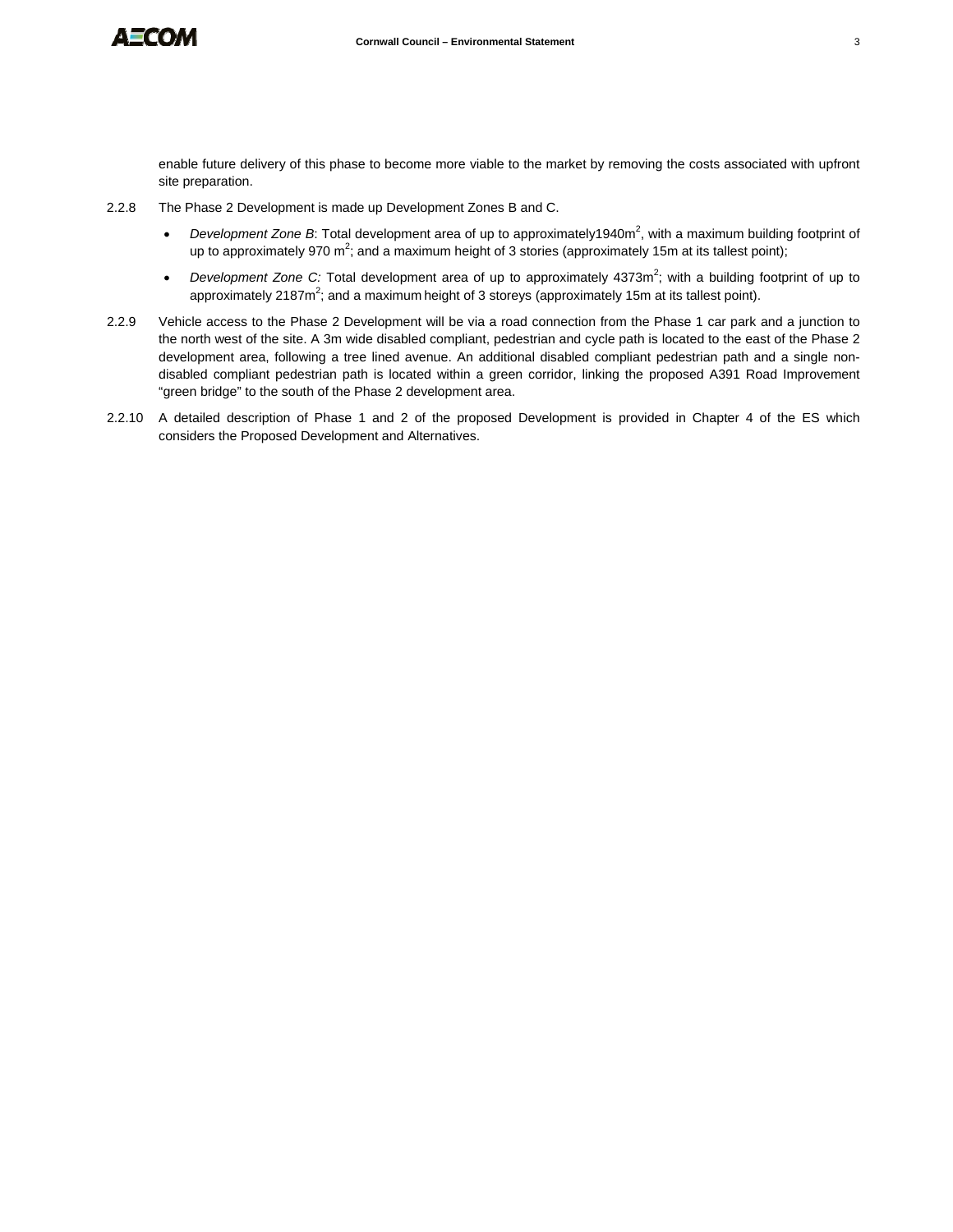## 3 Rationale for the proposed **Development**

- 3.1.1 In 2006, an Employment Land Assessment was completed for the former Restormel Borough Council to determine demand and supply for employment sites in the Restormel area. The report found that the employment sites available were mostly not suitable for modern day business requirements. It also found that the St Austell and the China Clay area needed significant long-term support to regenerate the area and meet the economic challenges it faces.
- 3.1.2 Around the same time, Imerys announced company changes that would result in 800 jobs being lost from their mining operations in Cornwall and Devon and 700 hectares of former china clay land no longer being required for operational mining uses. These changes would result in 700 jobs being lost in the Restormel area alone, and included operational land in the West Carclaze and Baal site becoming redundant.
- 3.1.3 A separate Employment Land Review for the whole of Cornwall was completed in 2010. This report had similar conclusions to the 2006 Restormel review, finding the area is lacking in viable, deliverable and modern work space. The former Imery's West Carclaze and Baal site was also identified as a priority for funding through the Cornwall Councils St Austell, St Blazey & Clay Area Strategic Investment Frameworks to deliver employment space. This funding would come from the European Regional Development Fund (ERDF) Convergence Programme, which provides gap funding to projects that can improve the economic competitiveness of areas which may have difficulty attracting investment
- 3.1.4 In February 2011, the Eco-Bos' West Carclaze and Baal Eco-community planning application was submitted to Cornwall Council and included the area of the proposed Technology Park. This area was shown to be a mixed used development (commercial /community /employment /residential). There has been no decision made on this application to date. However in late 2011, Cornwall Council realised that unless it brought forward an application to build employment space in this area, the opportunity to receive the best available ERDF Convergence funding would be lost as this funding is a time limited funding pot where the project must be complete by 2015. The employment space development is reliant on this funding for it to be viable, therefore it is required to be delivered within ERDF timescales.
- 3.1.5 In December 2011, the Cornwall Council made the decision to proceed with proposals for an employment space, separate to the Eco Bos' West Carclaze and Baal Eco-Community planning application. Following this the Cornwall Employment Sites Study (CES Study) was completed in 2012. This study focussed on identifying sites for employment land within the St Austell/ China Clay area that are deliverable within the ERDF funding timescales.
- 3.1.6 The potential sites identified in the CES Study were assessed using a standard format for the ERDF Convergence programme and marketing requirements identified in the CES Study. The development sites that were considered as deliverable within ERDF timescales are listed below:
	- *Technology Park at Carluddon:* Located north of St Austell on 2.8ha of land, which forms part of former china clay works;
	- *Rockhill Business Park:* A previously developed site with a number of plots in an established industrial estate, in the village of Stenalees, north of St Austell on the A391
	- *Victoria Business Park:* A previously developed site with five plots within the established Victoria Business Park, to the south of the A30;
	- *Land adjacent to Altec, Victoria:* 5.7 hectares of land adjacent to the already established Victoria Business Park close to the A30 trunk road and approximately 11.2 km north of St Austell;
	- *St Austell Enterprise Park:* Three Greenfield plots within the St Austell Enterprise park, off the A391, north of St Austell; and
	- *Moorland Business Park:* A greenfield site adjacent to a recently developed business estate located directly adjacent to the A30 corridor at Indian Queens.
- 3.1.7 The positives and the negatives for each site varied, but the assessment found the Technology Park at Carluddon was the site that could best deliver a project within the funding and marketing criteria identified. Further detail on the consideration of alternative sites is provided in Chapter 4 of the ES.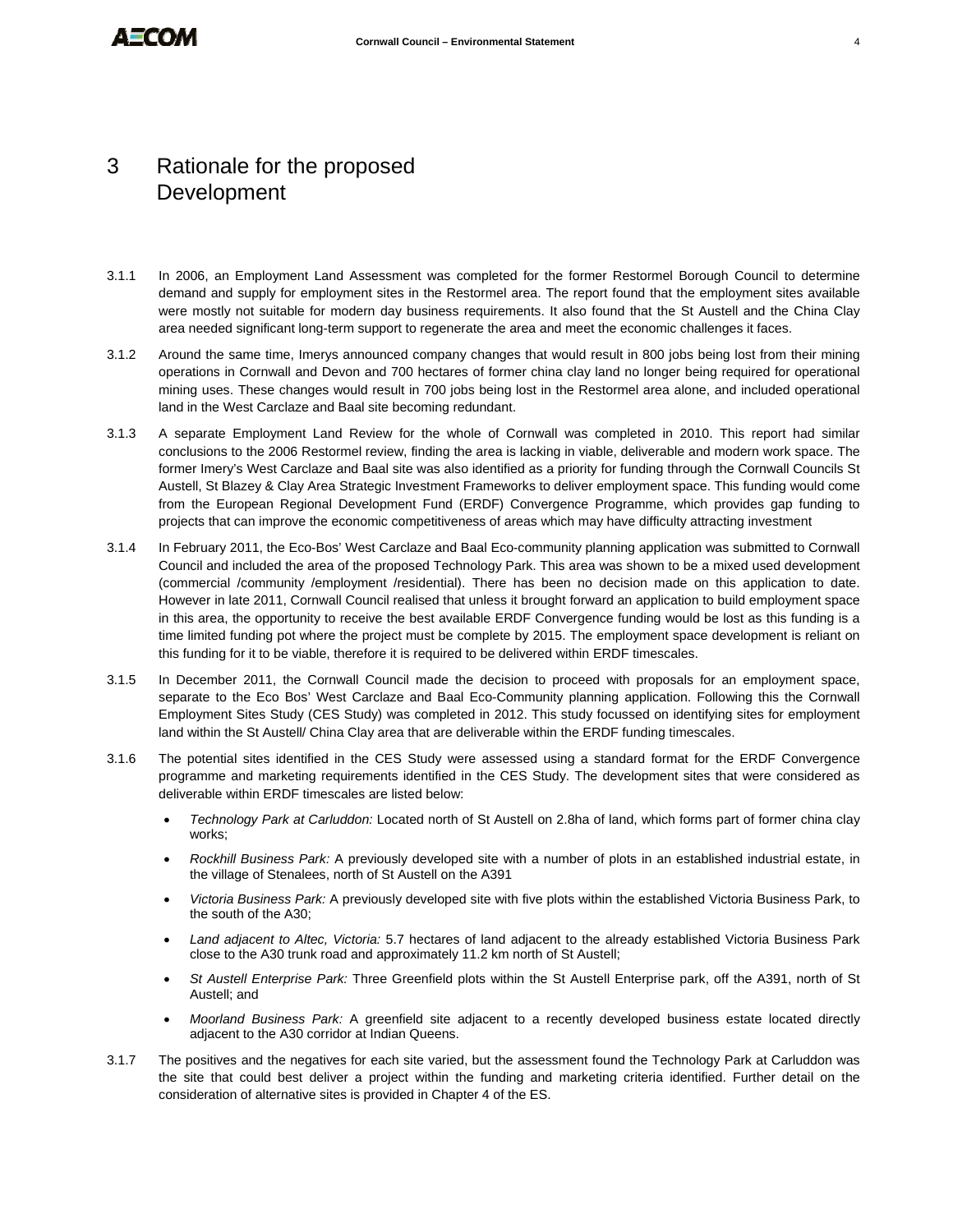### 4 Key environmental effects

#### **4.1 Introduction**

- 4.1.1 An assessment of the effects of the proposed Development has been completed for each of the specialist environmental topics considered as part of the ES. The assessments are completed based on methods provided by guidelines specific to each specialist topic.
- 4.1.2 The significance of effects that could occur as a result of the proposed Development has been determined by considering the magnitude (level of change from the existing circumstances) of a potential impact and the sensitivity of the environment or objects that could be impacted. Impacts can be beneficial (positive), adverse (negative) or neutral.
- 4.1.3 Effects are described as **major**, **moderate** or **mino**r significance, or **negligible**. Effects predicted to be minor or negligible are considered to be Not Significant. While effects predicted to be a moderate or major effect are considered Significant.
- 4.1.4 Where ever possible, measures to mitigate (to eliminate or reduce) potential negative impacts have been included in the design of the proposed Development. Potential impacts that could not be "designed out" have been addressed through other mitigation measures, such as management plans and monitoring.

#### **4.2 Landscape and Visual**

- 4.2.1 Chapter 7 of the environmental assessment considers how the proposed Development would affect the landscape character and visual amenity of the study area.
- 4.2.2 The landscape character of the development area is dominated by the activities of the China Clay industry. The proposed Development is located within the Hensbarrow National Character Area and the St Austell and Hensbarrow China Clay Area regional Landscape Character Area. Effects to these character areas will be neutral or slight.
- 4.2.3 The location of the proposed Phase 1 and Phase 2 developments would introduce a new built form into an open site which has been heavily altered by the previous China Clay operations. However, as there are existing elevated commercial buildings at the St. Austell Enterprise Park near Scredda roundabout, the change in character from new buildings is not inconsistent with the local area. This change can be managed by introducing mitigation measures that reflect the local character and screen the elevations of the proposed buildings within the surrounding landscape, such as tree, shrub and grassland plantings. Landscape mitigation can also supports the Cornwall Biodiversity Action Plan, by replacing key vegetation groups of largely willow woodland to the south of the site, Cornish hedgebanks and heather moorland.
- 4.2.4 The most significant visual effects would generally be experienced by Carluddon Farm to the south of Phase 2 and directly to the east within the surroundings of the Carluddon mini roundabouts. To help screen the impact on South Carluddon Farm, the provision of additional tree planting on embankments is proposed to the south of the Phase 2 development area between proposed buildings and Carluddon Farm. This would screen future building frontages to the south of Phase 2 Development Zone C. Within the local context, the most significant views of the proposed Development are on the existing A391 to immediate north of the Phase 1 building, Caerloggas Downs and Knightor Tip near the Trebal Refinery. The overall visual significance is considered to be moderate and further tree planting is proposed to reduce the visual effects on Carluddon Farm.
- 4.2.5 At key locations within the proposed Development area, including surrounding the Phase 1 and 2 buildings, trees shrub and grass plantings will be planted to contribute to the visual appeal of the development. The landscape mitigation measures for the Technology Park do not attempt to fully screen the proposed buildings as it is considered that their bold, high quality architectural design can contribute to the aesthetic appeal and of the landscape at certain locations.
- 4.2.6 Overall, the landscape and visual effects of the proposed Development are considered to be acceptable and appropriate to the setting and landscape character of the site.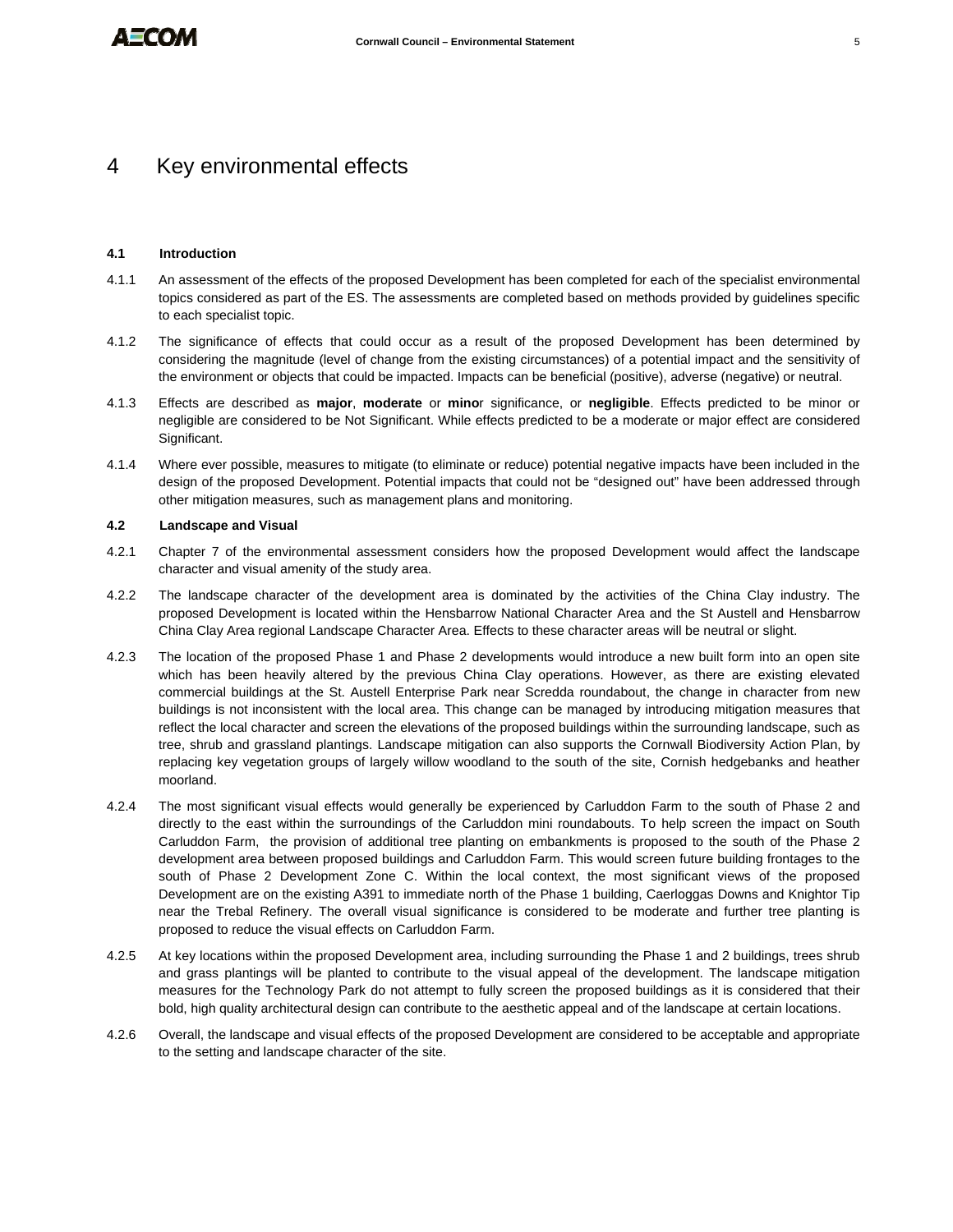

#### **4.3 Noise and Vibration**

- 4.3.1 Chapter 8 of the environmental assessment considers the potential noise and vibration impacts resulting from the construction and operation of the proposed Development.
- 4.3.2 Construction work of any type that involves heavy plant activities will generate noise that may disturb local noise sensitive receptors, such as houses and community facilities. However, with appropriate scheduling and careful management and mitigation measures, it is expected that construction noise would result in adverse impacts that are temporary and short term.
- 4.3.3 The noise sensitive receptors that are likely to be most exposed to temporary construction noise impacts are those located adjacent to the Technology Park including Glenrose Cottage (and neighbouring properties), Clayton Terrace, Carluddon Farm. To a lesser extent, noise impacts are also likely at those properties located adjacent to the existing road network due to potential increases in the movement of Heavy Goods Vehicles used in the construction process
- 4.3.4 Construction equipment, such as cranes, compressors and generators, are not recognised as sources of high levels of environmental vibration. Given the distance between the Technology Park construction works and the nearest NSR buildings, it is considered that vibration impacts will be neutral or minor.
- 4.3.5 Through the implementation of appropriate mitigation measures including enforcing speed limits to reduce noise, regular maintenance of construction equipment to limit unnecessary noise and once operational, and conducting noise surveys to ensure that the noise levels during operation meet relevant criteria, noise impacts at the nearest sensitive receptors would be reduced to a less than marginal significance.

#### **4.4 Air Quality**

- 4.4.1 Chapter 9 of the environmental assessment considers local air quality effects during construction and the operation of the proposed Development in the opening year of 2015.
- 4.4.2 Air quality is predominantly measured by levels of annual mean nitrogen dioxide (NO<sub>2</sub>) and annual mean particulate matter (PM<sub>10</sub>). NO<sub>2</sub> is typically generated from combustion sources, such as car engines and exhausts. PM<sub>10</sub> measures airborne dust and fine particulate matter. Demolition, earth works and car exhausts are typical sources of  $PM_{10}$ .
- 4.4.3 The main impacts during the construction phase will be related to  $PM_{10}$  generated during construction and landscaping activities. The release of dust has the potential to cause a nuisance at nearby sensitive receptors (such as houses and workplaces) due to the soiling of windows, washing, cars etc. Dust emissions from the site will be controlled using mitigation measures detailed in a Construction Environmental Management Plan, which will ensure that potential adverse effects are minimised where possible. With appropriate mitigation measures construction related dust will have a negligible effect on sensitive receptors. Exhaust emissions are also likely to be negligible
- 4.4.4 Construction of the proposed Development will have a negligible change in NO<sub>2</sub> concentrations. During operation, the impact of  $NO<sub>2</sub>$  and  $PM<sub>10</sub>$  concentrations is predicted to be negligible.
- 4.4.5 All relevant pollutant concentrations are predicted to be well within EU and national air quality guidelines and objectives, as such overall impacts on air quality are considered to be negligible.

#### **4.5 Traffic and transportation**

- 4.5.1 Chapter 10 of the ES considers potential transport impacts of the proposed Development in the opening year of 2015.
- 4.5.2 The predicted impact of traffic from the construction of the Technology Park is not expected to be significant. Although a detailed construction programme is not yet available, it is assumed based on previous experience that the maximum volume of Heavy Goods Vehicles accessing the construction site would not exceed 20 vehicles per day and that route will be similar to those proposed for the construction of the A391 Road Improvement.
- 4.5.3 Following the completion of the Technology Park traffic volumes are predicted to reduce in the majority of locations. There is a small increase in traffic volumes to the south of the development site following the opening of the Technology Park. However, these changes in traffic volumes, as well as potential impacts on common issues associated with developments, such as driver and pedestrian delays, community severance( division that can occur in a community when it becomes separated by a traffic), fear and intimidation from traffic and accidents, are negligible and within relevant guidelines.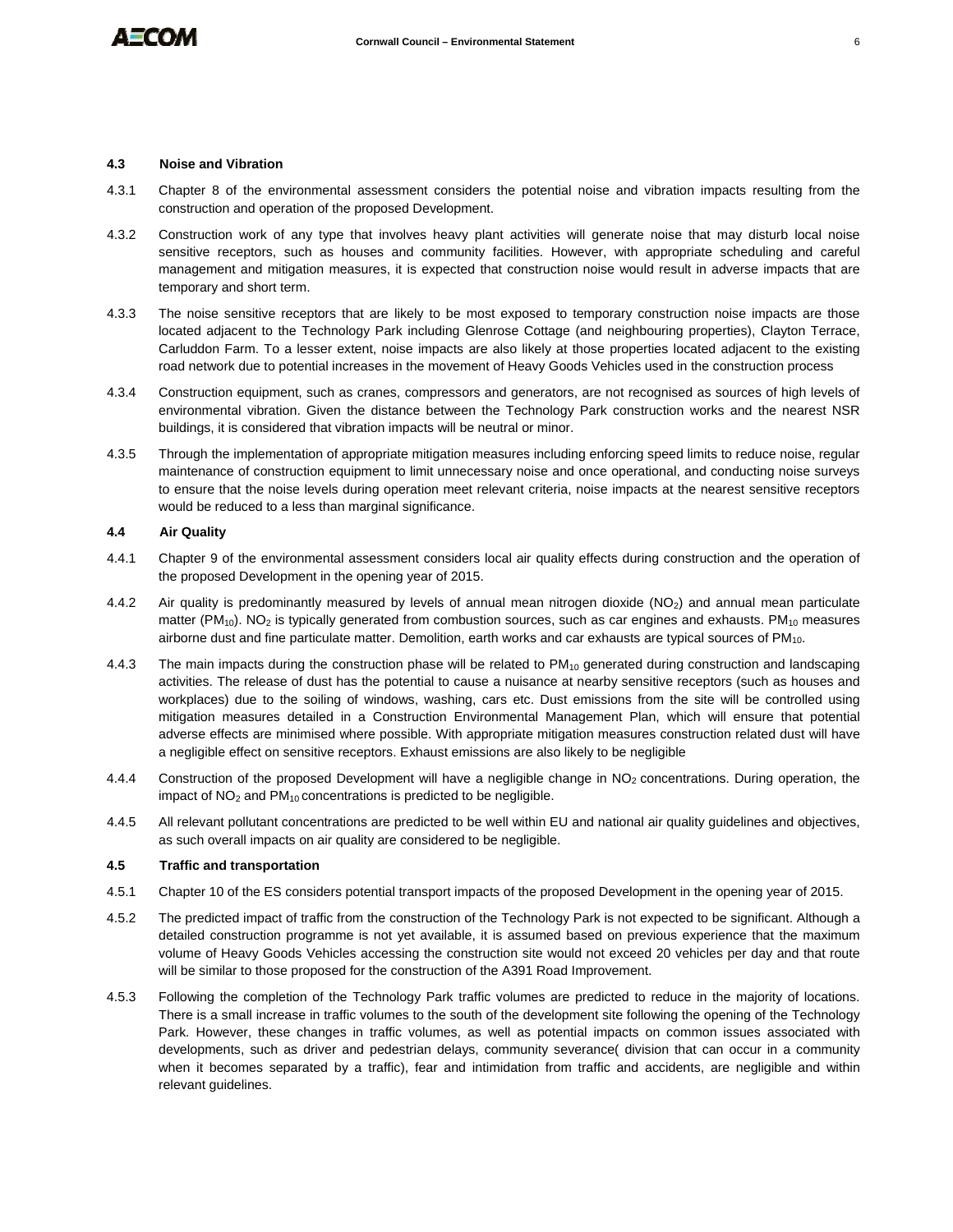

- 
- 4.5.4 When considered in isolation from the proposed A391 road improvement, no adverse impacts have been identified with the proposed Development and as such no mitigation is required.

#### **4.6 Ground Contamination and Mining Legacy**

- 4.6.1 Chapter 11 of the environmental assessment considers the ground conditions at the proposed Development site, the effects of past mining activities and the presence of ground contamination.
- 4.6.2 The earliest historical Ordinance Survey plans indicate that china clay mining was being undertaken at the site since Circa1881 and expanded from 1938 to 1976 to cover the majority of the site. Since 1991, there has been little change in the land use on the site.
- 4.6.3 The ground conditions on site have been identified as Made Ground or top soil on weathered granite rock. Man-Made ground is typical in locations where mining activities have occurred and materials are "tipped" or placed throughout the site. Alluvium (loose material deposited by streams or rivers) also exists in valley areas of the site.
- 4.6.4 Through the implementation of various management plans, including a Construction Environmental Management Plan (CEMP), which includes strict guidelines and adheres to best practice, no significant impacts to ground contamination, soils, human, health, mineral resources and spoil heap stability is predicted.
- 4.6.5 A Foundation Risk Assessment to assess the risk of construction piling activities creating pathways for contaminated soil to travel into aquifers beneath the site and a geo-chemical assessment of the soil to determine the risk of soils chemically attacking the foundations of new buildings is required and can be undertaken by planning condition. Suggested mitigation from these assessments will be included in the CEMP.
- 4.6.6 After the implementation of identified mitigation measures, the proposed Development is expected to have no effect to soils, human health, mineral resources and stability.

#### **4.7 Water Quality**

- 4.7.1 Chapter 12 of the ES considers the affects of the proposed Development on the surface water environment, including surface water quality and flood risks.
- 4.7.2 During construction, surface water pollution impacts could occur from silt-laden runoff (water draining away from the site) if allowed to drain into watercourses untreated; fuel spillages and leaks from construction plant and machinery and chemicals used/stored on site (e.g. cement, paints, etc.) and inappropriate disposal of waste water.
- 4.7.3 Flooding impacts could occur from blockage of existing drainage ditches or temporary drainage systems from mud/debris and the risk of flooding increases as a result of a temporary increase in impermeable areas on site (areas where fluid cannot drain appropriately).
- 4.7.4 There are no watercourses within the Technology Park site or adjacent to the site that could be impacted directly by siltladen runoff flowing over land. The movement of vehicles into and out of the development may deposit mud on the road and the excavation of an access road may generate significant quantities of loose, fine material, that could be washed into the drainage system of the existing A391 and into the drain to the northeast of the site.
- 4.7.5 Appropriate measures to prevent water pollution and flooding will be required during construction work and will be detailed in a Construction Environmental Management Plan and Pollution Prevention Plan. These measures include developing a drainage system to prevent flooding and silt-laden runoff from entering surface water drains without treatment (e.g. earth bunds, silt fences, straw bales, settlement ponds or proprietary treatment) and storing fuel and other potentially polluting chemicals in a secure and bunded storage area. With appropriate mitigation, the risk to all surface water features from silt laden runoff and chemical spillages during construction are low and no temporary adverse impacts are predicted. Flood risks in construction would be reduced to a negligible impact.
- 4.7.6 During operation, water runoff will be reduced at its source through the construction of a biomass store and via permeable pavements and storage tanks for hard surface areas. The risk from urban pollution is low and these systems should provide adequate treatment prior to surface water being discharged. As a result, no impact is predicted.
- 4.7.7 The proposed Development will minimise its water usage by having a meter installed, rainwater harvesting, and flow restrictors on internal outlets, provided as part of plans to meet an excellent BREEAM rating. Therefore no impact on local water supplies is predicted.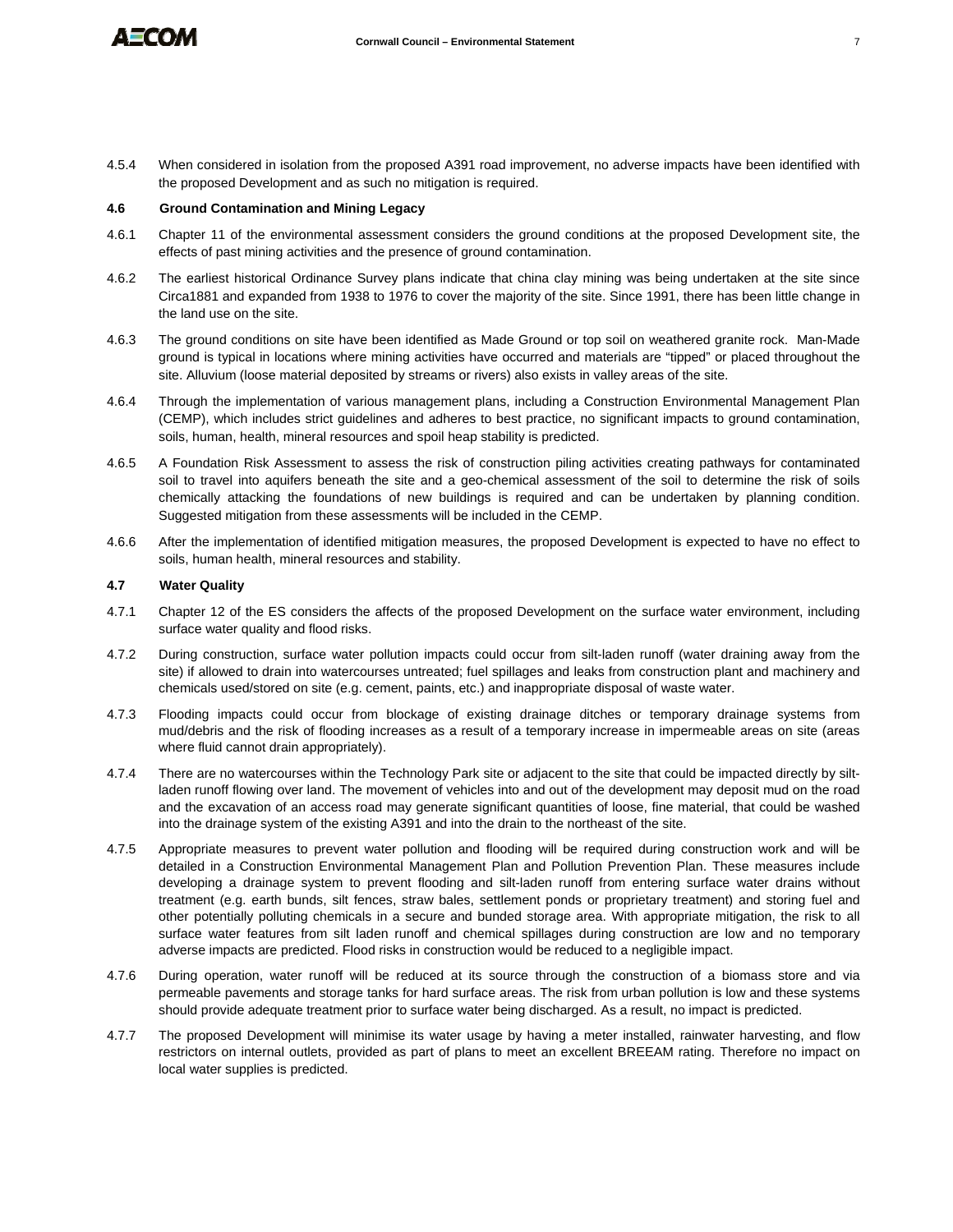

4.7.8 Wastewater flows from the site will be discharged via a separate system to a nearby sewer. The existing sewer has the capacity to receive additional flows and as a result no impact is predicted.

#### **4.8 Natural Heritage**

- 4.8.1 Chapter 13 of the ES examines the potential ecological impact of the proposed Development.
- 4.8.2 Ecological receptors located within, or in the vicinity of, the proposed Development that could be potentially affected include the St Austell Clay Pits Special Areas of Conservation (SAC), located within 15m of the proposed Development, Mid Cornwall Moors SAC, approximately 1.2km to the north, Carbis Moor County Wildlife Sites (CWS), within 200m, and the Treskilling Downs, Trethurgy & Garkar Valley CWSs, located within 1.1km of the proposed Development. In addition, there are nine habitat types, two plant species, (the Western rustwort (a protected species of liverwort) and Bluebell), reptiles, birds and mammals, including bats, dormouse and badger.
- 4.8.3 The construction of the proposed Development could result in impacts from temporary pollution during construction (such as dust), the felling of scattered trees, loss of habitats and the potential loss, disturbance and displacement of fauna and flora. During operation, impacts could predominantly occur from pollution such as dust, increased nitrogen from vehicles and potential spills. The most effective mitigation against impacts is to avoid areas of ecological importance through the design and location of the proposed Development. Where impacts cannot be avoided, mitigation measures to reduce impacts can be implemented.
- 4.8.4 Fields surveys and assessments of ecological impacts have occurred throughout the design and assessment phase of the proposed Development. As a result, potentially significant adverse impacts have been avoided.
- 4.8.5 A number of mitigation measures are required to be implemented, details of which will be sought through a CEMP. Such measures include constructing site compounds and access tracks of the minimum size required for safe working, restricting stockpiling of non-waste materials to specific sites and dust management.
- 4.8.6 Following mitigation, construction will have a slight adverse impact on the St Austell Clay Pits SAC and a neutral to slight adverse effect on the Carbis Moor CWS. The Western rustwort will experience a slight beneficial impact through relocation to a refuge as part of a wider conservation strategy, although temporary risks from pollutants like dust could have a slight adverse effect. Habitats will experience a neutral to slight beneficial impact, bats will experience a slightly adverse impact and reptiles a neutral to slightly adverse impact
- 4.8.7 Due to the proximity of the Technology Park being located close to some designated sites, there will be a slight adverse impact on the St Austell Clay Pits SAC as a result of increased nitrogen being deposited and a neutral to slight adverse impact on the Carbis Moor CWS, Treskilling CWS and Trethurgy & Garkar Valley CWS.
- 4.8.8 The operation of the proposed Development will have a slightly beneficial impact on the Western rustwort as colonies at risk will be transferred to refuge areas. Habitats, reptiles, birds, bats, badgers and dormouse will experience neutral to slight adverse impacts.
- 4.8.9 Overall, It is considered that the proposed Development will have a slight adverse effect on ecological receptors.

#### **4.9 Cultural Heritage**

- 4.9.1 Chapter 14 examines the known archaeological remains and built heritage items in the development area and considers the potential for the existence of previously unrecorded archaeological items.
- 4.9.2 Through analysis of historic records and mapping, aerial photographs and a site walkover survey, nine heritage assets were identified within the proposed Development sites of the A391 Road Improvement and Technology Park. Two of these assets date from the prehistoric period. They are both the supposed sites of barrows (mounds of earth and/or stone) however traces of these asset were not found on during a site walkover survey. The remaining seven heritage assets are post-medieval and relate to the agricultural and mining history on site; they include workers smallholdings, a workers cottage and a guide post. These assets were recorded on historic mapping but no trace now survives on site.
- 4.9.3 Physical impacts on the archaeology and heritage on site could be caused by the following construction activities: excavation and blasting associated with construction of the new link roads and infrastructure; construction of compounds/storage areas; construction of compounds/storage areas; construction of units; and installation of drains and other associated infrastructure.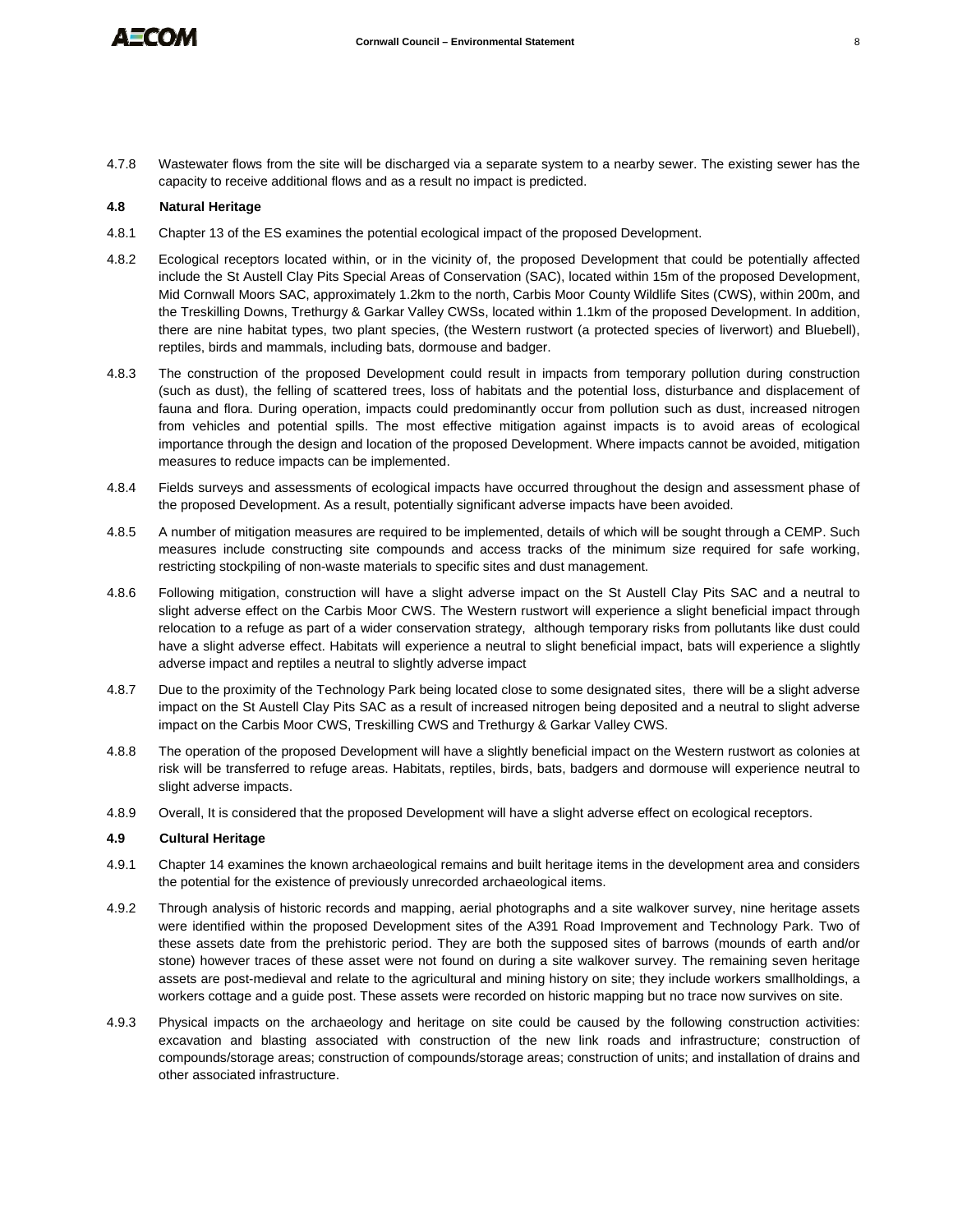

- 
- 4.9.4 A total of six direct impacts on previously recorded archaeology of low value have been identified from the construction of the proposed Development. The nature of the proposed development will mean that it is not possible to preserve any of the assets. However, these assets will be recorded prior to construction and any structures or remains that survive will also be recorded. As a result of the removal of identified heritage assets during construction, there are no further impacts predicted during operation.
- 4.9.5 The proposed Technology Park and the Carluddon A391 Road Improvement in-combination have the potential to impact on 13 assets falling within the boundary of the proposed Development. However, all of the predicted impacts on heritage assets resulting from the Technology Park are impacts that would be caused by the proposed road improvement if this alone proceeded. As a result, if consent is given for the proposed A391 Road Improvement, any predicted impacts would occur at this stage rather than the later. Therefore, any impacts arising from Technology Park will be removed/reduced as part of the road improvement.

#### **4.10 Land use, community and socio-economic**

- 4.10.1 Chapter 15 examines the potential adverse and beneficial impacts to land use, the community and socio-economic characteristics of the local area and region.
- 4.10.2 The proposed Development will have a major beneficial impact on meeting the land use and employment objectives identified for the area in Cornwall Council's *St Austell, St Blazey and China Clay Area Regeneration Plan.*
- 4.10.3 Approximately 10 Full Time Equivalent jobs will be generated during construction. The higher presence of construction jobs in the local area indicates that a local workforce could largely complete the construction works.
- 4.10.4 Approximately 70 jobs are estimated in 2014 (Phase 1) with a further 100 jobs estimated in Phase 2. Job creation will have a moderate beneficial impact to the local area. During operation, the proposed development will require a largely skilled workforce in the areas of technology and manufacturing. The local area has a high percentage of manufacturing and skilled labour workforce, this suggests that workers from within the local area could be employed during operation.
- 4.10.5 The presence of environmental technology and manufacturing will continue to enhance the green credentials of the local area, particularly in the context of its close proximity to the Eden Project tourism destination. These green credentials may act as a catalyst for attracting new businesses to the area.
- 4.10.6 Community benefits from the proposed Development could be maximised by a commitment to use the maximum amount of available local labour and services during construction and by implementing training programs to increase the skills of the local workforce (preferentially for unemployed or unskilled working age people) so that they can be participate in the operational workforce of the Technology Park.

#### **4.11 In-combination impacts**

- 4.11.1 Two planning applications have been submitted which are located adjacent to each other. The EIA assessed both schemes separately and in-combination (together). In-combination, the developments will provide appropriate landscaping, using local plant species and provide linkages for animals such as bat and invertebrates to forage.
- 4.11.2 Should the A391 Road Improvement be consented, this will form the main access to the Technology Park. The provision of non motorised routes and the green bridge means that accessing the Technology Park from the A391 can be achieved through a variety of travel modes and not just by car.
- 4.11.3 In addition, the developments combined to create employment opportunities, with 14 jobs proposed during the construction and 170 in operation.

#### **4.12 Cumulative impacts**

- 4.12.1 As part of the assessment cumulative impacts were taken in to consideration, whereby other schemes either awaiting planning permission, those which have been consented (but not built) or whereby works which have started on construction were considered as part of the assessment. A total of 18 projects were identified in the local area and assessed under each of the topic areas.
- 4.12.2 One of the main considerations as part of the cumulative assessment was the eco-community scheme submitted to Cornwall Council by Eco-Bos in 2011. Should the eco-community be granted planning permission, works on the pilot